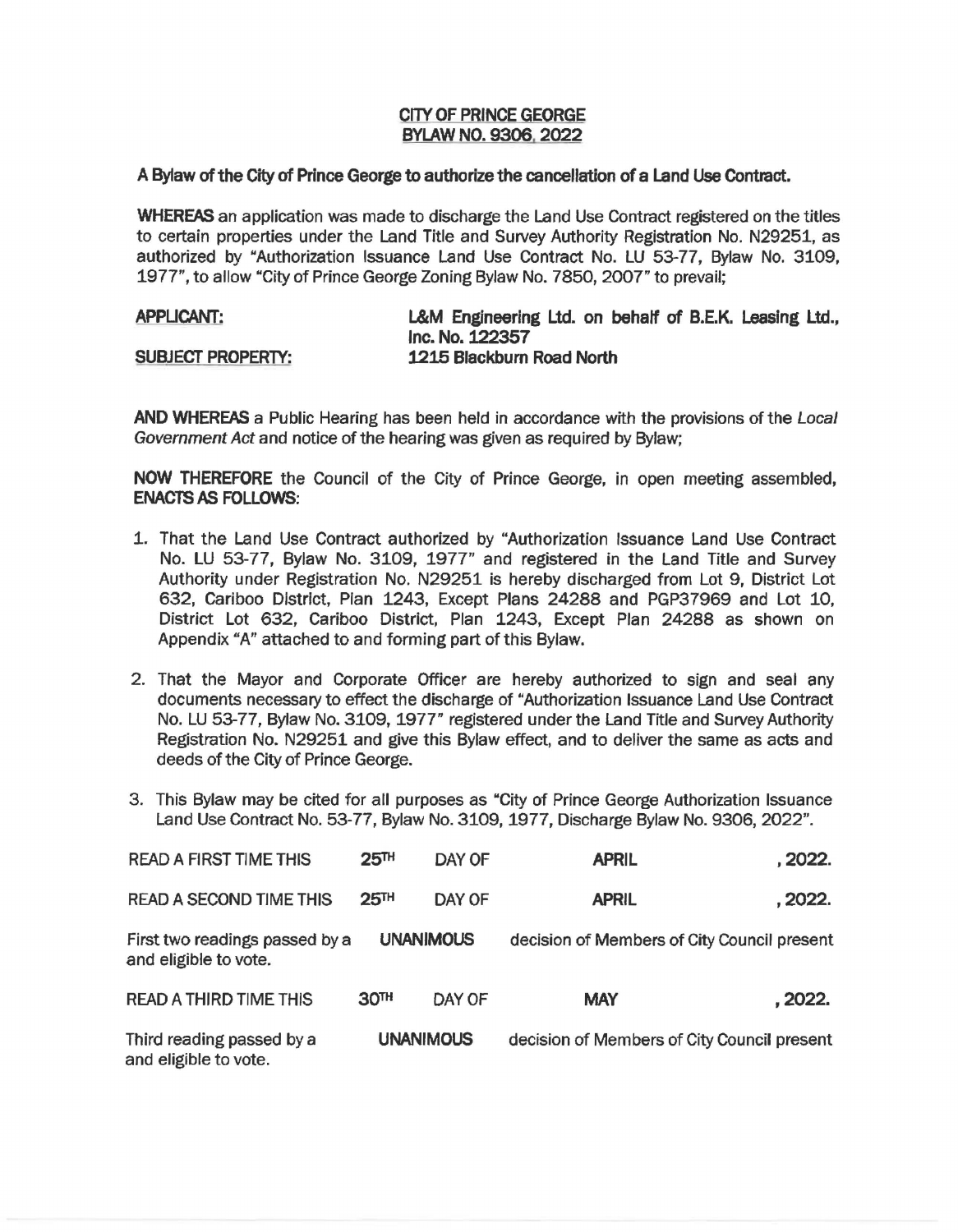Certified correct as passed third reading, this  $\Delta I^{5^+}$  day of  $\Lambda A\$ 

**CORPORATE OFFICER O** THE CITY OF PRINCE GEORGE

APPROVED BY THE MINISTER OF TRANSPORTATION AND INFRASTRUCTURE PURSUANT TO THE PROVISIONS OF SECTION 546(4) OF THE LOCAL GOVERNMENT ACT.

THIS 6TH DAYOF JUNE

for MINISTER OF TRANSPORTATION AND INFRASTRUCTURE

ADOPTED THIS  $\sqrt{3}$ <sup>TW</sup> DAY OF  $BYA$  LUANIMOUS PRESENT AND ELIGIBLE TO VOTE.

 $JUNG$ , 2022, DECISION OF ALL MEMBERS OF CITY COUNCIL

 $MAYOR$ 

**PORATE OFFICER** CORI

, **2022.**